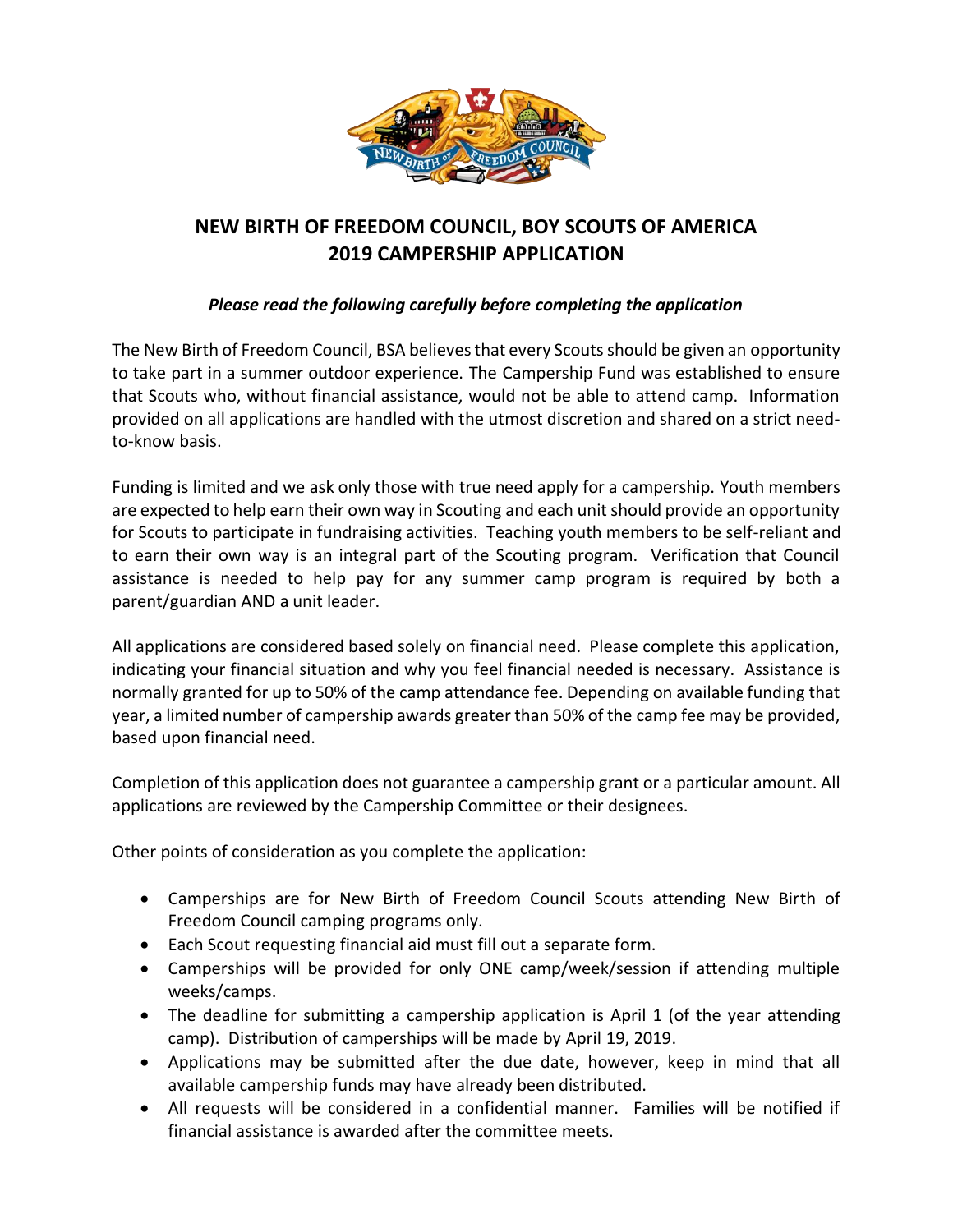- Each recipient is encouraged to write a letter about their experience at camp to the Committee.
- Amount of request is not a guarantee of campership amount granted.
- Applications must be approved by the unit.
- **ALL requested information must be completed, including signatures. INCOMPLETE APPLICATIONS WILL BE RETURNED WITHOUT PROCESSING.**
- To be eligible for a campership, the applicant's family must be below the following guidelines (based on the total pre-tax income of the family and the number of people in the family. Please see chart below.
- Extenuating circumstances are considered when determining eligibility (e.g. if a family has extraordinary circumstances that reduce their income to or below the ranges listed.) Please list these on the application form.

|                                  | <b>Annual Income</b> | <b>Monthly Income</b> |
|----------------------------------|----------------------|-----------------------|
| <b>Household Size</b>            | <b>Before Tax</b>    | <b>Before Tax</b>     |
| 1                                | \$24,280             | \$2,023               |
| 2                                | \$32,920             | \$2,743               |
| 3                                | \$41,560             | \$3,463               |
| 4                                | \$50,200             | \$4,183               |
| 5                                | \$58,840             | \$4,903               |
| 6                                | \$67,480             | \$5,623               |
| 7                                | \$76,120             | \$6,343               |
| ጸ                                | \$84,760             | \$7,063               |
| For each                         |                      |                       |
| additional family<br>member, add | $+ $4,320$           | $+$ \$360             |

Please return completed applications to:

New Birth of Freedom Council, BSA 1 Baden Powell Lane Mechanicsburg, PA 17050 Attention: NBOF Camperships